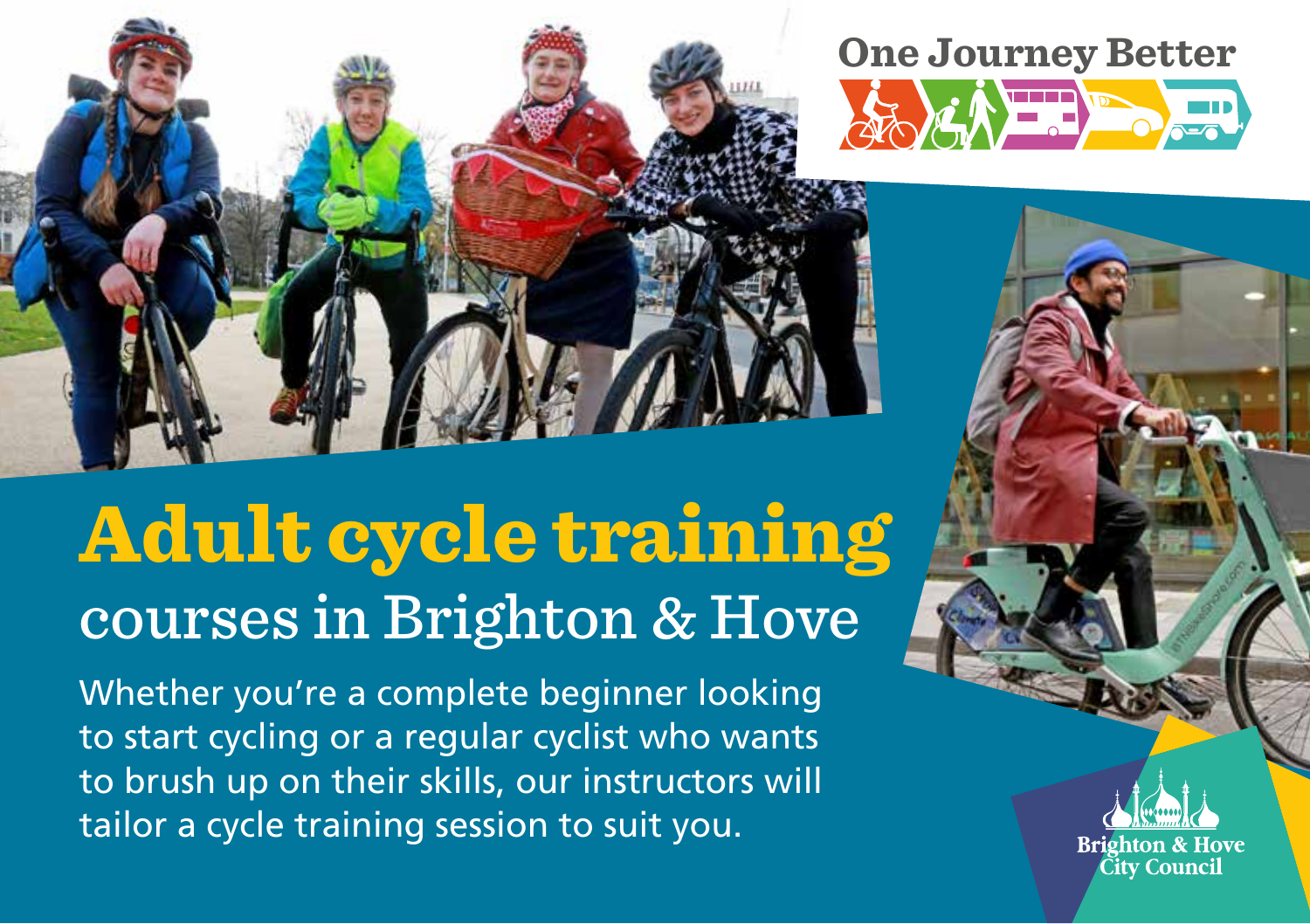#### **Learn to Ride** £15

**New to cycling?** Returning to cycling after a long time out the saddle? We can help you feel comfortable and confident on your bike.

- **getting on and off a bike**
- **starting**
- **stopping**
- **cycling independently**

You are not alone. Level 1 cycle training will enable you to cycle confidently.

This is done in a non-traffic environment.

#### **Do you want to sharpen your cycling skills?**

- **starting**
- **stopping**
- **looking behind you**
- **braking and emergency braking**
- **hand signalling (cycling with one hand)**

This is done in a non-traffic environment.

## **Experienced training - Level 3 £40**

#### **Intermediate training Level 2** £35

**Do you want to cycle safely and confidently?** On this course you will learn how to cycle on local roads.

**Our 1:1 training course lasts** for 2 hours and can be booked at a mutually convenient time. Our instructors will meet you at a prearranged location, where they will begin by assessing your cycling level. The sessions will be tailored to suit your cycling capabilities and needs. Depending on your cycling level, the session will include skills covered in our Level 1 – 3 courses.

- **undertaking, basic on-road movements, such as passing parked cars and turning at junctions**
- **road positioning**
- **communicating with other road users**

This takes place on quiet and busy roads.

If you want to learn how to cycle on busy city roads and junctions then Level 3 training is for you.

- **filtering**
- **cycling on cycle lanes**
- **complex junctions**
- **roundabouts**

This takes place on quiet and busy roads.

#### **One to one** – £40

Our fully trained instructors follow the nationally recognised Bikeability syllabus, starting with an offroad assessment of skills for all participants and then building from there. As well as offering Bikeability, we can also help with confidence-building if you are new or returning to cycling and support planning and riding a route to work or school, if that is your cycling aim.

Our courses are for everyone and anyone of all ages, abilities and background, over the age of 14 years old. By providing these training courses, we hope that more people will choose cycling as a preferred way to travel for journeys around the city.

**We have one to one or small group training available. Courses last 2-3 hours, depending on the level of the course.** 

# Adult cycle training

# **Beginner training** - Level 1 £20